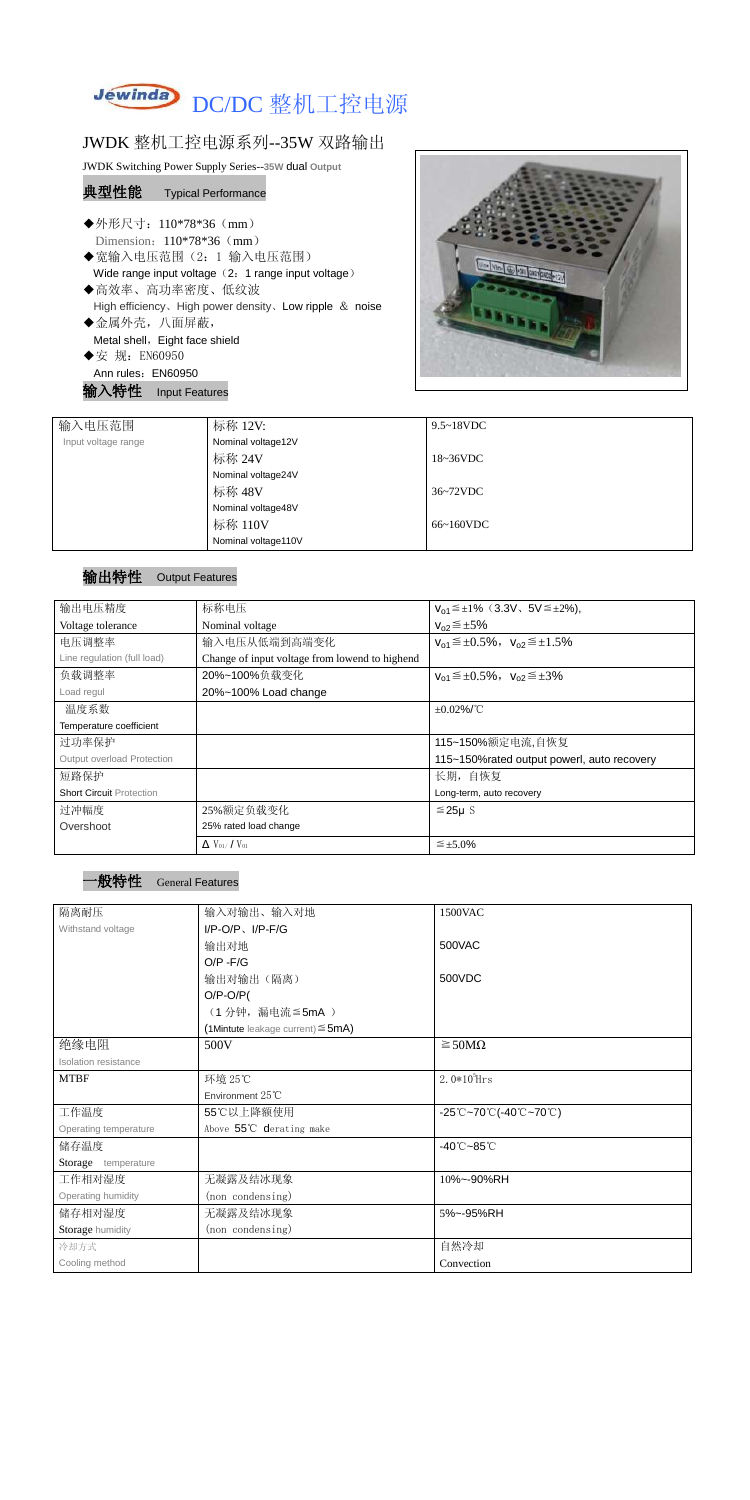

| 产品选型 | <b>Product selection</b> |
|------|--------------------------|
|      |                          |

| 产品型号             | 输入电压          | 输出电压           | 输出电流           | 输出电压精度         | 纹波噪声        | 效 率        |
|------------------|---------------|----------------|----------------|----------------|-------------|------------|
|                  | Input voltage | Output voltage | Output current | Output voltage | R&N         |            |
| Model No.        | $V_{in}$      | V <sub>O</sub> | Io             | tolerance      | $V$ (p-p)mV | Efficiency |
|                  |               | $+5V$          | $0.3 - 3.5A$   | $\pm 2\%$      | 80mV        |            |
| JWDK35-12D5      |               | $-5V$          | $0.3 - 3.5A$   | $\pm$ 5%       | 100mV       | 77%        |
|                  |               | $+12V$         | $0.2 - 1.5A$   | $\pm 1\%$      | 100mV       |            |
| JWDK35-12D12     |               | $-12V$         | $0.2 - 1.5A$   | $\pm 3\%$      | 100mV       | 81%        |
|                  |               | $+24V$         | $0.1 - 0.7A$   | $\pm 1\%$      | 150mV       |            |
| JWDK35-12D24     |               | $-24V$         | $0.1 - 0.7A$   | $\pm 3\%$      | 150mV       | 83%        |
|                  |               | $+5V$          | $0.5 - 5.0A$   | $\pm 2\%$      | 80mV        |            |
| JWDK35-12S5S5I   | $9.5 - 18V$   | $+5V$          | $0.2 - 2.0A$   | $\pm$ 5%       | 100mV       | 77%        |
|                  |               | $+5V$          | $0.5 - 5.0A$   | $\pm 2\%$      | 80mV        |            |
| JWDK35-12S5S12I  |               | $+12V$         | $0.1 - 1.0A$   | $\pm$ 5%       | 100mV       | 79%        |
|                  |               | $+12V$         | $0.2 - 2.5A$   | $\pm 1\%$      | 120mV       |            |
| JWDK35-12S12S5I  |               | $+5V$          | $0.1 - 1.0A$   | $\pm$ 5%       | 100mV       | 80%        |
|                  |               | $+24V$         | $0.2 - 1.5A$   | $\pm 1\%$      | 150mV       |            |
| JWDK35-12 S24S5I |               | $+5V$          | $0.1 - 1.0A$   | $\pm$ 5%       | 100mV       | 81%        |
|                  |               | $+5V$          | $0.3 - 3.5A$   | $\pm 2\%$      | 80mV        |            |
| JWDK35-24D5      |               | $-5V$          | $0.3 - 3.5A$   | $\pm$ 5%       | 100mV       | 78%        |
|                  |               | $+12V$         | $0.2 - 1.5A$   | $\pm 1\%$      | 100mV       |            |
| JWDK35-24D12     |               | $-12V$         | $0.2 - 1.5A$   | $\pm 3\%$      | 100mV       | 81%        |
|                  |               | $+24V$         | $0.1 - 0.7A$   | $\pm 1\%$      | 150mV       |            |
| JWDK35-24D24     |               | $-24V$         | $0.1 - 0.7A$   | $\pm 3\%$      | 150mV       | 83%        |
|                  |               | $+5V$          | $0.5 - 5.0A$   | $\pm 2\%$      | 80mV        |            |
| JWDK35-24S5S5I   |               | $+5V$          | $0.2 - 2.0A$   | $\pm$ 5%       | 100mV       | 78%        |
|                  | $18 - 36V$    | $+5V$          | $0.5 - 5.0A$   | $\pm 2\%$      | 80mV        |            |
| JWDK35-24S5S12I  |               | $+12V$         | $0.1 - 1.0A$   | $\pm$ 5%       | 100mV       | 79%        |
|                  |               | $+12V$         | $0.2 - 2.5A$   | $\pm 1\%$      | 120mV       |            |
| JWDK35-24S12S12I |               | $+5V$          | $0.1 - 1.0A$   | $\pm$ 5%       | 100mV       | 80%        |
|                  |               | $+24V$         | $0.2 - 1.5A$   | $\pm 1\%$      | 150mV       |            |
| JWDK35-24S12S24I |               | $+5V$          | $0.1 - 1.0A$   | $\pm$ 5%       | 100mV       | 82%        |
|                  |               | $+5V$          | $0.3 - 3.5A$   | $\pm 2\%$      | 80mV        |            |
| JWDK35-48D5      |               | $-5V$          | $0.3 - 3.5A$   | $\pm$ 5%       | 100mV       | 78%        |
|                  |               | $+12V$         | $0.2 - 1.5A$   | $\pm 1\%$      | 100mV       |            |
| JWDK35-48D12     |               | $-12V$         | $0.2 - 1.5A$   | $\pm 3\%$      | 100mV       | 81%        |
|                  |               | $+24V$         | $0.1 - 0.7A$   | $\pm 1\%$      | 150mV       |            |
| JWDK35-48D24     |               | $-24V$         | $0.1 - 0.7A$   | $\pm 3\%$      | 150mV       | 83%        |
|                  |               | $+5V$          | $0.5 - 5.0A$   | $\pm 2\%$      | 80mV        |            |
| JWDK35-48S5S5I   |               | $+5V$          | $0.2 - 2.0A$   | $\pm$ 5%       | 100mV       | 78%        |
|                  | $36 - 72V$    | $+5V$          | $0.5 - 5.0A$   | $\pm 2\%$      | 80mV        |            |
| JWDK35-48S5S12I  |               | $+12V$         | $0.1 - 1.0A$   | $±5\%$         | 100mV       | 79%        |
|                  |               | $+12V$         | $0.2 - 2.5A$   | $\pm 1\%$      | 120mV       |            |
| JWDK35-48S12S12I |               | $+5V$          | $0.1 - 1.0A$   | $\pm$ 5%       | 100mV       | 80%        |
|                  |               | $+24V$         | $0.2 - 1.5A$   | $\pm1\%$       | 150mV       |            |
| JWDK35-48S12S24I |               | $+5V$          | $0.1 - 1.0A$   | $\pm$ 5%       | 100mV       | 82%        |
|                  |               | $+5V$          | $0.3 - 3.5A$   | $\pm 2\%$      | 80mV        |            |
| JWDK35-110D5     |               | $-5V$          | $0.3 - 3.5A$   | $\pm$ 5%       | 100mV       | 78%        |
|                  |               | $+12V$         | $0.2 - 1.5A$   | $\pm 1\%$      | 100mV       |            |
| JWDK35-110D12    |               | $-12V$         | $0.2 - 1.5A$   | $\pm 3\%$      | 100mV       | 81%        |
|                  |               | $+24V$         | $0.1 - 0.7A$   | $\pm1\%$       | 150mV       |            |